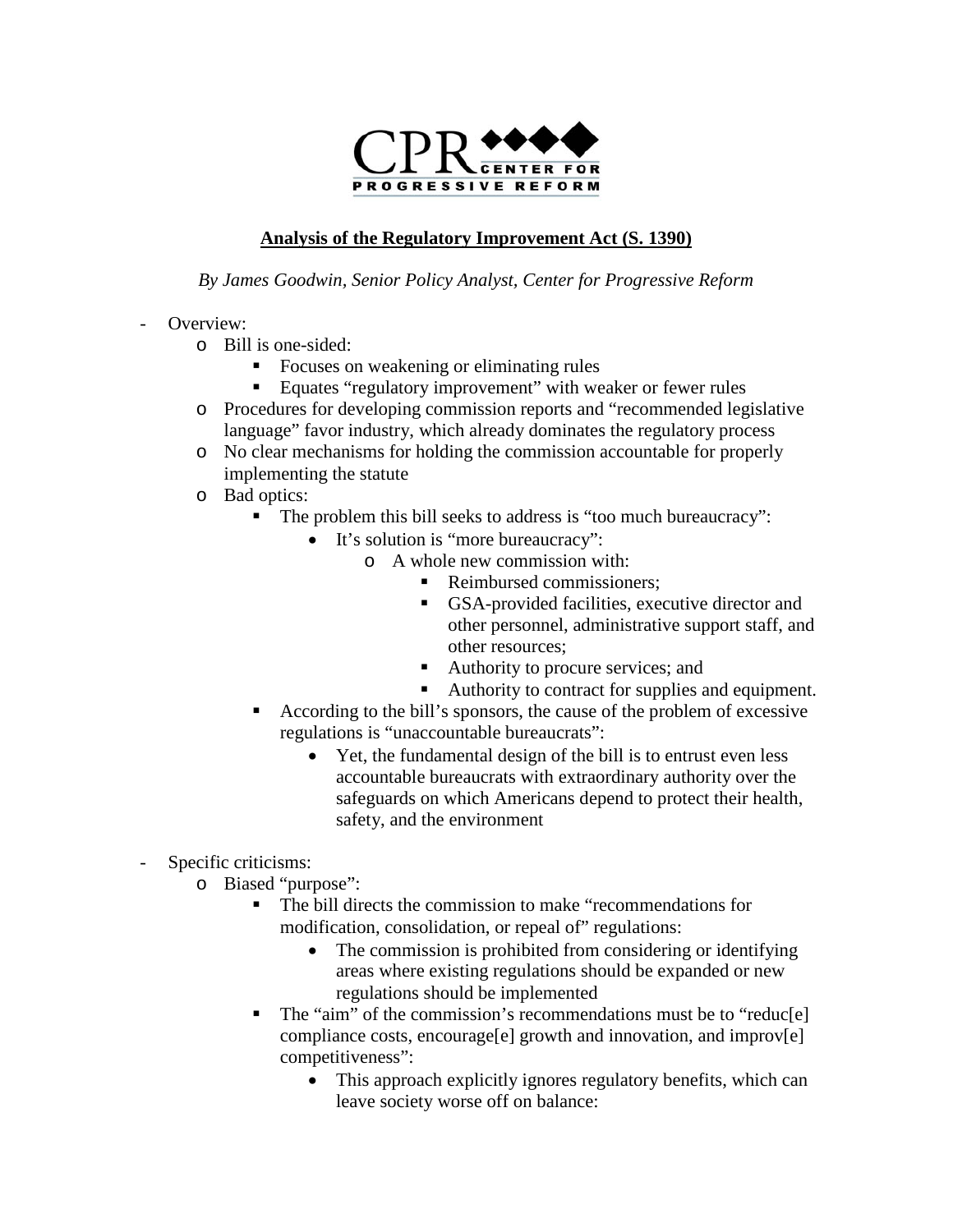- o For example, there are many instances where increasing compliance costs can lead to disproportionately greater benefits, which would leave society better off on balance
- Based on the false premise that regulations are antithetical to growth, innovation, and competitiveness:
	- o There are plenty of examples where strong regulations have spurred growth, innovation, and competitiveness
- The one limitation that is placed on this purpose—that recommendations still allow for "protecting public health and safety"—is weak:
	- The bill does not define what "protecting public health and safety" entails
	- The bill provides no means for blocking recommendations that would plainly undermine public health and safety.
		- o In other words, there are no means for enforcing this limitation
	- This limitation is also too limited in scope:
		- o It does protect against commission recommendations that might impair other goals that regulations would seek to advance, such as environmental protection or financial security
- o Biased reports:
	- The interim and final reports that the commission is supposed to produce can only contain recommendations "to modify, consolidate, or repeal" regulations.
	- These reports may not include recommendations for expanding existing regulations or to implement new ones, regardless of how beneficial these recommendations might be for achieving several of the bill's "aims," including spurred growth, innovation, and competitiveness
- o Nonapplicability of FACA:
	- This raises concerns because FACA ensures that "advisory committees" which the commission created by this bill surely is—abide by minimal transparency requirements. As discussed below, this bill does not subject the commissions' activities to any meaningful transparency and accountability requirements
- o Inadequate transparency requirements:
	- No meeting of the commission would ever be open to the public, so long as only one of the nine members of the commission objects to the meeting being open
		- The commission would be free to meet behind closed doors with politically well-connected industries seeking regulatory relief
- o Inadequate accountability requirements:
	- There is no requirement that the commission support "the findings and conclusions" in the interim and final reports with a reasonable policy basis. In other words, the commission is free to issue findings and conclusions that would be deemed "arbitrary and capricious" under the Administrative Procedure Act.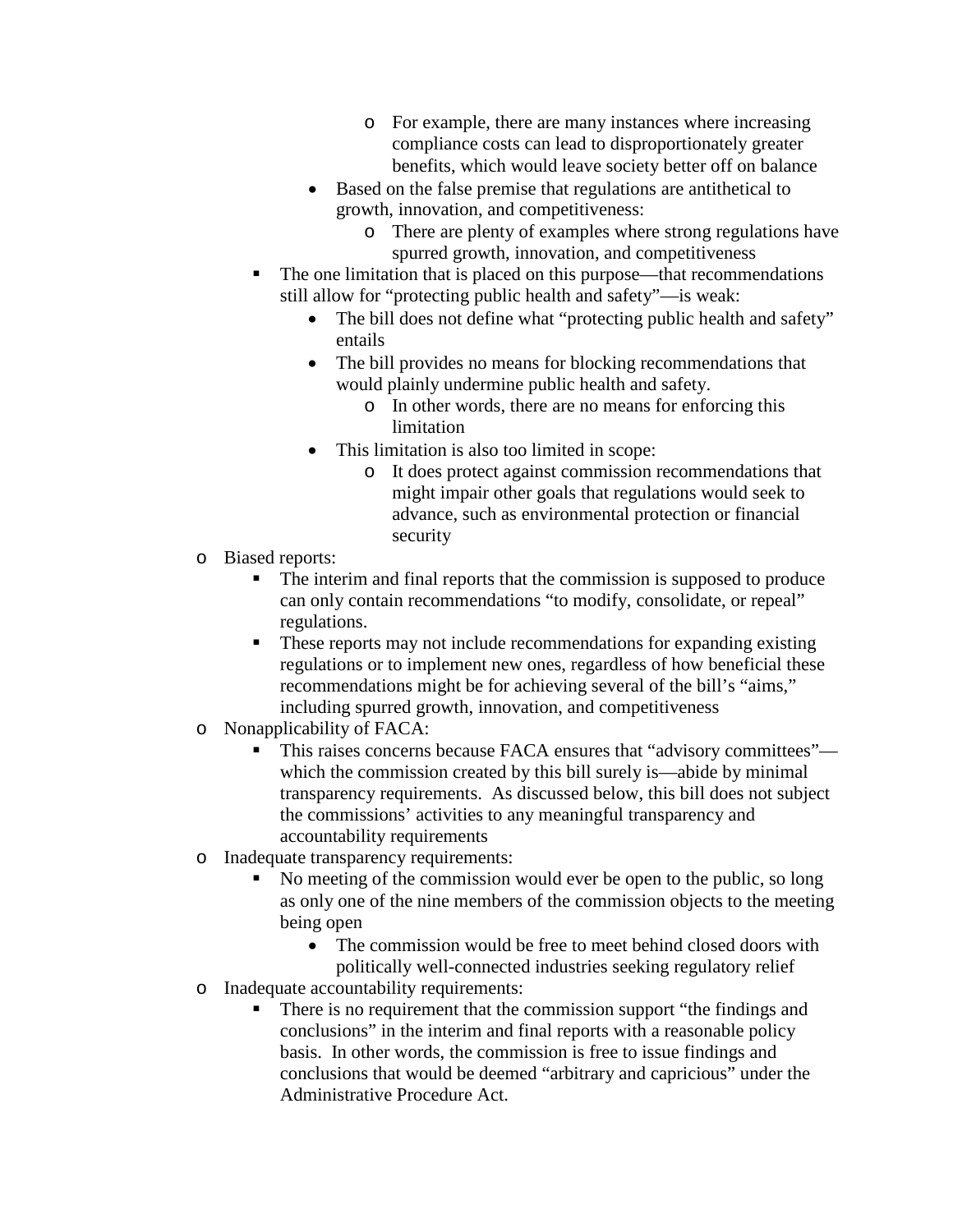- In contrast, agencies are subject to this requirement when issuing a rule.
- Even if there was a requirement to support findings and conclusions with a reasonable policy basis, there would be no method for enforcing it. The commission's final report is not judicially reviewable, unlike an agency's final rule.
- The bill directs the commission to "incorporate any relevant [public] comments" it receives on the interim report when preparing the final report, but there is no means for enforcing this provision:
	- The commission could blatantly ignore comments it receives, but there would no means for the public to hold the commission accountable for violating the law.
		- o For example, the commission would be free ignore public comments that a recommendation to repeal rule would harm public health.
- o Public participation procedures are biased in favor of corporate interests:
	- The commission process establishes two periods of public comment, but numerous studies have found that corporate interests dominate the public comment process in Administrative Procedure Act rulemaking proceedings
	- There is no alternative mechanisms for ensuring that the commission accounts for public interest concerns in its reports or recommendations:
		- As noted above, the minimal public health and safety standard is not enforceable, nor is the requirement that the commission incorporate all public comments into the final report and recommendations
	- As such, this commission runs the risk of turning into a one-stop shop for corporate interests seeking regulatory relief
- o The process for commission "examination of regulations" is designed to produce a distorted picture of regulations that overemphasizes regulatory costs and underemphasizes regulatory benefits:
	- The bill requires the commission to employ "quantitative metrics" and "testimony from industry" when "determin[ing] the effectiveness" of regulations. These resources tend to overemphasize regulatory costs and underemphasize regulatory benefits.
	- The bill makes no effort to ensure that the commission properly accounts for regulatory benefits, especially those benefits that defy quantitative assessment.
- o The bill appears to focus on "cumulative burdens" of regulations by directing the commission to develop "a sector or area-specific body of" regulations "to research and review":
	- The bill takes no parallel requirement to account for the "cumulative burdens" imposed on disadvantage populations that suffer from multiple environmental, public health, financial, etc. stressors, and which have less adaptive capacity